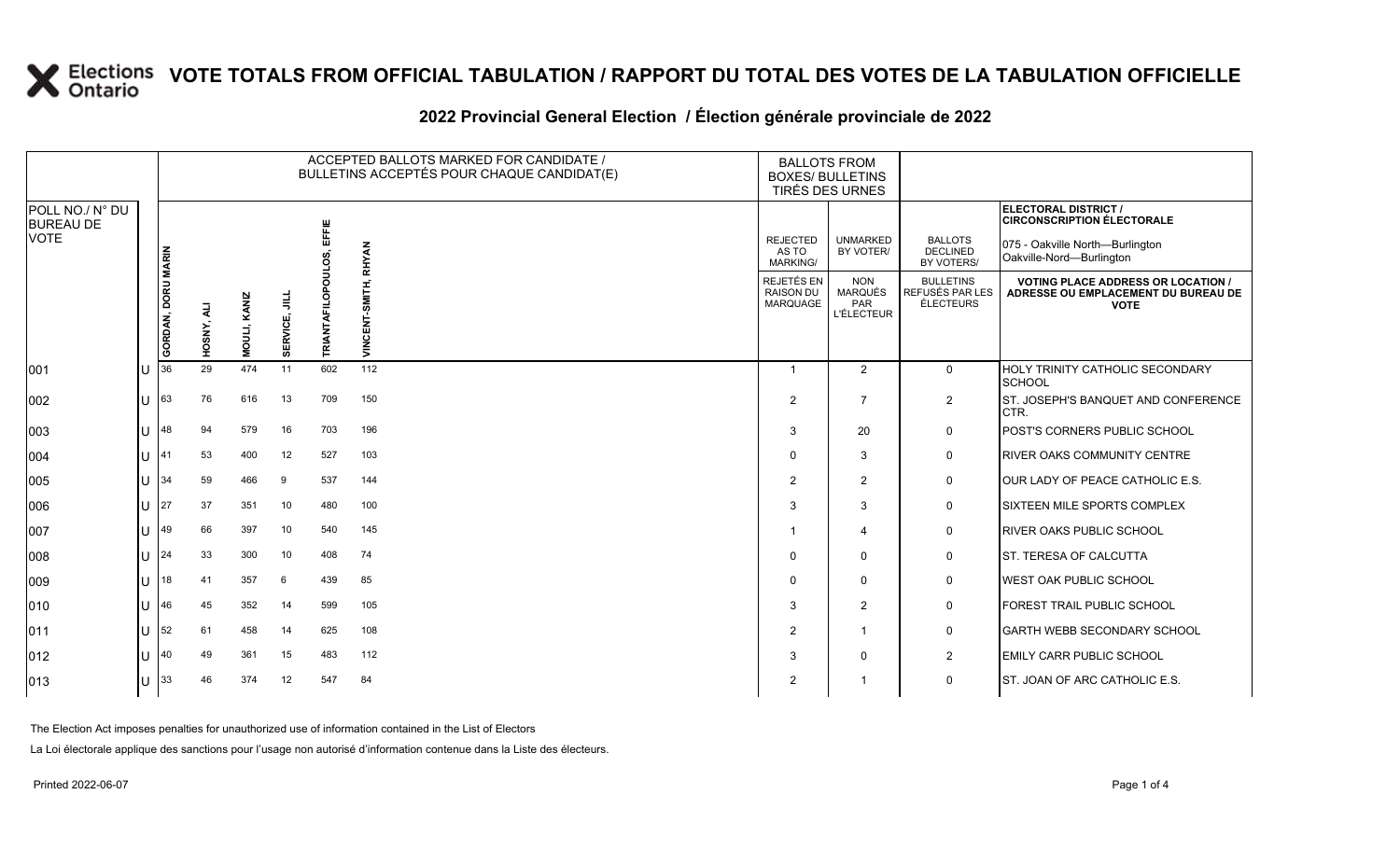#### **2022 Provincial General Election / Élection générale provinciale de 2022**

|                                                    |       |                    |            |              |                |                 | ACCEPTED BALLOTS MARKED FOR CANDIDATE /<br>BULLETINS ACCEPTÉS POUR CHAQUE CANDIDAT(E) | <b>BALLOTS FROM</b>                               | <b>BOXES/ BULLETINS</b><br>TIRÉS DES URNES               |                                                         |                                                                                                 |
|----------------------------------------------------|-------|--------------------|------------|--------------|----------------|-----------------|---------------------------------------------------------------------------------------|---------------------------------------------------|----------------------------------------------------------|---------------------------------------------------------|-------------------------------------------------------------------------------------------------|
| POLL NO./ N° DU<br><b>BUREAU DE</b><br><b>VOTE</b> |       |                    |            |              |                | <b>EFFIE</b>    |                                                                                       |                                                   |                                                          |                                                         | ELECTORAL DISTRICT /<br><b>CIRCONSCRIPTION ÉLECTORALE</b>                                       |
|                                                    |       |                    |            |              |                |                 | <b>RHYAN</b>                                                                          | <b>REJECTED</b><br>AS TO<br><b>MARKING/</b>       | <b>UNMARKED</b><br>BY VOTER/                             | <b>BALLOTS</b><br><b>DECLINED</b><br>BY VOTERS/         | 075 - Oakville North-Burlington<br>Oakville-Nord-Burlington                                     |
|                                                    |       | GORDAN, DORU MARIN | HOSNY, ALI | MOULI, KANIZ | ₹<br>ERVICE,   | ႍ<br>TRIANTAFII | VINCENT-SMITH,                                                                        | REJETÉS EN<br><b>RAISON DU</b><br><b>MARQUAGE</b> | <b>NON</b><br><b>MARQUÉS</b><br>PAR<br><b>L'ÉLECTEUR</b> | <b>BULLETINS</b><br>REFUSÉS PAR LES<br><b>ÉLECTEURS</b> | <b>VOTING PLACE ADDRESS OR LOCATION /</b><br>ADRESSE OU EMPLACEMENT DU BUREAU DE<br><b>VOTE</b> |
| 014                                                | ПJ    | 29                 | 33         | 243          | ø,<br>6        | 366             | 63                                                                                    | $\overline{1}$                                    | $\overline{1}$                                           | $\mathbf{0}$                                            | CAPTAIN R. WILSON PUBLIC SCHOOL                                                                 |
| 015                                                | U     | 31                 | 44         | 450          | 10             | 688             | 127                                                                                   | $\Omega$                                          | 3                                                        | $\overline{4}$                                          | <b>PALERMO PUBLIC SCHOOL</b>                                                                    |
| 016                                                | ΙU    | 16                 | 32         | 187          | 6              | 275             | 72                                                                                    | $\Omega$                                          | $\overline{\mathbf{1}}$                                  | $\overline{1}$                                          | <b>ST. CHRISTOPHER CATHOLIC E.S.</b>                                                            |
| 017                                                | 1 L L | 24                 | 44         | 402          | 15             | 699             | 127                                                                                   | $\Omega$                                          | $\mathbf{1}$                                             | $\mathbf 0$                                             | <b>CHARLES R. BEAUDOIN PUBLIC SCHOOL</b>                                                        |
| 018                                                | ПJ    | 16                 | 49         | 327          | -9             | 478             | 119                                                                                   | $\Omega$                                          | 3                                                        | 0                                                       | JOHN WILLIAM BOICH PUBLIC SCHOOL                                                                |
| 019                                                | ПJ    | 19                 | 61         | 401          | 12             | 618             | 174                                                                                   | 3                                                 | $\overline{2}$                                           | $\mathsf{O}$                                            | ALEXANDER PUBLIC SCHOOL                                                                         |
| 020                                                | ПJ    | 34                 | 45         | 530          | 29             | 776             | 182                                                                                   | $\Omega$                                          | $\overline{4}$                                           | 0                                                       | ALTON VILLAGE PUBLIC SCHOOL                                                                     |
| 021                                                | ПJ    | 12                 | 33         | 268          | 9              | 283             | 104                                                                                   | $\Omega$                                          |                                                          | 0                                                       | CORPUS CHRISTI CATHOLIC S.S.                                                                    |
| 022                                                | U     | 13                 | 46         | 253          | $\overline{7}$ | 444             | 76                                                                                    | $\overline{2}$                                    | $\overline{\mathbf{1}}$                                  | $\mathsf{O}$                                            | <b>FLORENCE MEARES PUBLIC SCHOOL</b>                                                            |
| 023                                                | ПJ    | 36                 | 48         | 352          | 14             | 477             | 151                                                                                   |                                                   | $\mathbf 0$                                              | 4                                                       | <b>APPLEBY ICE CENTRE</b>                                                                       |
| 024                                                | ΙU    | 24                 | 33         | 299          | 8              | 287             | 110                                                                                   |                                                   | $\overline{\mathbf{1}}$                                  | $\mathsf{O}$                                            | <b>IST. PAUL'S PRESBYTERIAN CHURCH</b>                                                          |
| 025                                                | ПT    | 13                 | 27         | 308          | $\overline{4}$ | 438             | 81                                                                                    | $\Omega$                                          | $\overline{2}$                                           | 3                                                       | TANSLEY WOODS COMMUNITY CENTRE                                                                  |
| 026                                                | ЦJ    | 26                 | 37         | 166          | $\overline{7}$ | 213             | 79                                                                                    |                                                   | $\mathbf{0}$                                             | $\mathbf 0$                                             | <b>NORTH BURLINGTON BAPTIST CHURCH</b>                                                          |
| 027                                                | IU.   | 27                 | 103        | 515          | 12             | 693             | 223                                                                                   | $\Omega$                                          | $\overline{2}$                                           |                                                         | <b>C.H. NORTON PUBLIC SCHOOL</b>                                                                |

The Election Act imposes penalties for unauthorized use of information contained in the List of Electors

La Loi électorale applique des sanctions pour l'usage non autorisé d'information contenue dans la Liste des électeurs.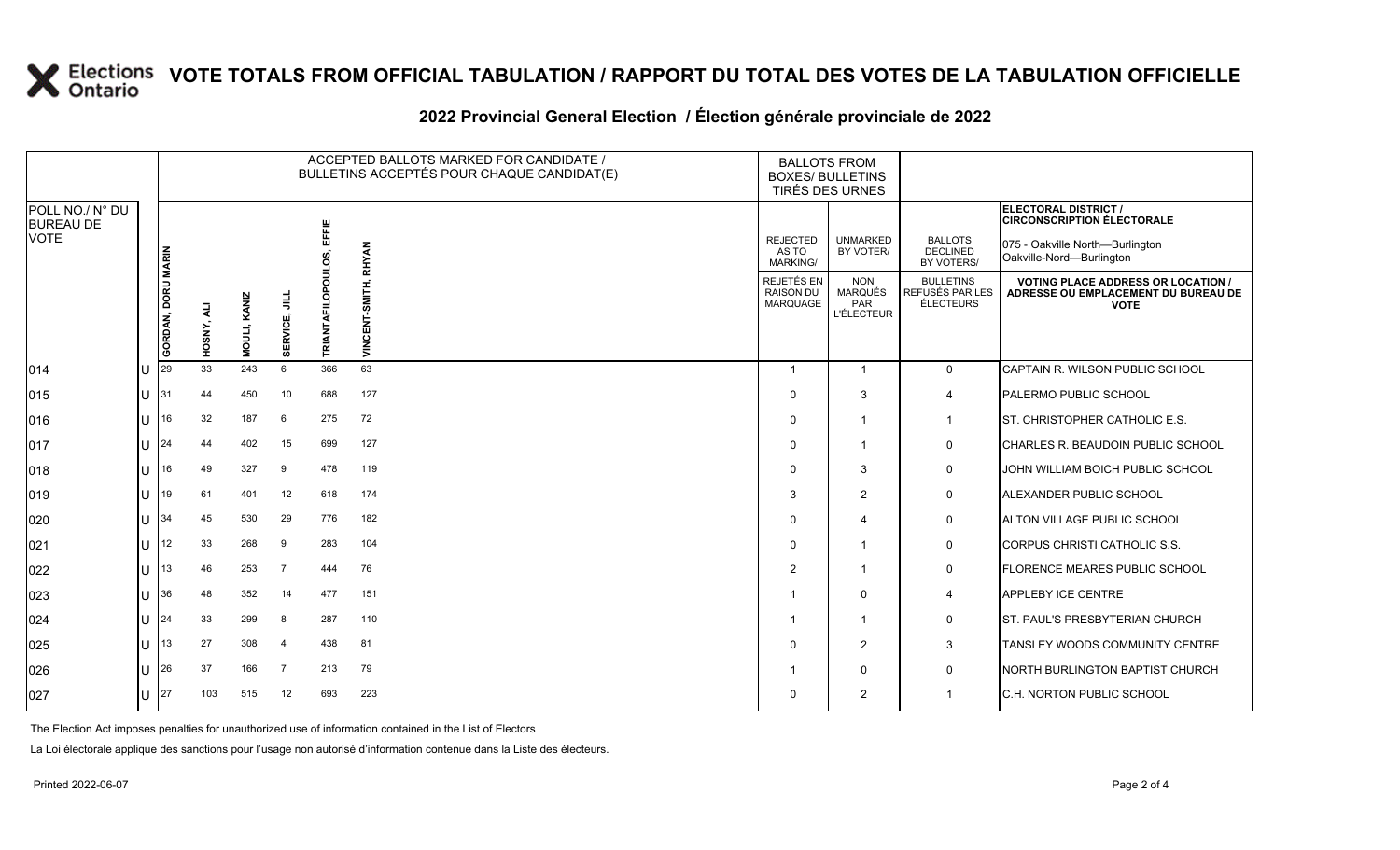#### **2022 Provincial General Election / Élection générale provinciale de 2022**

|                                     |  |                    |            |              |                | ACCEPTED BALLOTS MARKED FOR CANDIDATE /<br>BULLETINS ACCEPTÉS POUR CHAQUE CANDIDAT(E) | <b>BALLOTS FROM</b><br><b>BOXES/ BULLETINS</b><br>TIRÉS DES URNES |                                                   |                                                          |                                                  |                                                                                               |
|-------------------------------------|--|--------------------|------------|--------------|----------------|---------------------------------------------------------------------------------------|-------------------------------------------------------------------|---------------------------------------------------|----------------------------------------------------------|--------------------------------------------------|-----------------------------------------------------------------------------------------------|
| POLL NO./ N° DU<br><b>BUREAU DE</b> |  |                    |            |              |                |                                                                                       |                                                                   |                                                   |                                                          |                                                  | ELECTORAL DISTRICT /<br><b>CIRCONSCRIPTION ÉLECTORALE</b>                                     |
| VOTE                                |  |                    |            |              |                | 置                                                                                     | <b>RHYAN</b>                                                      | <b>REJECTED</b><br>AS TO<br><b>MARKING/</b>       | <b>UNMARKED</b><br>BY VOTER/                             | <b>BALLOTS</b><br><b>DECLINED</b><br>BY VOTERS/  | 075 - Oakville North-Burlington<br>Oakville-Nord-Burlington                                   |
|                                     |  | GORDAN, DORU MARIN | HOSNY, ALI | MOULI, KANIZ | ₹<br>SERVICE,  | o<br><b>TRIANTAFIL</b>                                                                | VINCENT-SMITH,                                                    | REJETÉS EN<br><b>RAISON DU</b><br><b>MARQUAGE</b> | <b>NON</b><br><b>MARQUÉS</b><br>PAR<br><b>L'ÉLECTEUR</b> | <b>BULLETINS</b><br>REFUSÉS PAR LES<br>ÉLECTEURS | <b>VOTING PLACE ADDRESS OR LOCATION</b><br>ADRESSE OU EMPLACEMENT DU BUREAU DE<br><b>VOTE</b> |
| 028                                 |  | 39                 | 80         | 606          | 24             | 866                                                                                   | 205                                                               | 5                                                 | 6                                                        | $\overline{1}$                                   | NOTRE DAME S.S.                                                                               |
| 700                                 |  | 0                  |            | 5            |                | $\overline{7}$                                                                        | $\overline{4}$                                                    | $\Omega$                                          | $\mathbf{0}$                                             | 0                                                | <b>REVERA-NORTHRIDGE LONG-TERM CARE</b><br><b>CENTRE</b>                                      |
| 701                                 |  |                    |            | 21           | $\overline{2}$ | 20                                                                                    | $\mathbf{3}$                                                      | $\Omega$                                          | $\mathbf{0}$                                             | $\overline{2}$                                   | POST INN VILLAGE                                                                              |
| 702                                 |  | n                  | 2          | 12           | 0              | 23                                                                                    | $\overline{7}$                                                    | $\Omega$                                          | $\mathbf 1$                                              | $\mathbf 0$                                      | <b>KNOX HERITAGE PLACE</b>                                                                    |
| 703                                 |  |                    | $\Omega$   | 3            | $\overline{2}$ | $\overline{4}$                                                                        | 5                                                                 | $\Omega$                                          | $\mathbf{0}$                                             | 0                                                | <b>WEST OAK VILLAGE</b>                                                                       |
| 704                                 |  | 5                  |            | 55           | 5              | 35                                                                                    | 10                                                                | 10                                                | 5                                                        | 0                                                | CHARTWELL WATERFORD RETIREMENT<br><b>RESIDENCE</b>                                            |
| 705                                 |  | 0                  |            | 10           | $\overline{2}$ | 15                                                                                    | $\overline{4}$                                                    | $\Omega$                                          | $\Omega$                                                 | 0                                                | <b>CREEK WAY VILLAGE</b>                                                                      |
| 706                                 |  |                    | 15         | 72           | $\overline{4}$ | 87                                                                                    | 30                                                                | 3                                                 | 13                                                       | 0                                                | THE VILLAGE OF TANSLEY WOODS                                                                  |
| 707                                 |  |                    | 5          | 37           | 0              | 53                                                                                    | 12                                                                | 5                                                 | 3                                                        | 0                                                | HERITAGE PLACE RETIREMENT RESIDENCE                                                           |
| 708                                 |  |                    |            | 22           | 3              | 32                                                                                    | 6                                                                 | $\Omega$                                          | $\mathbf{0}$                                             | 0                                                | <b>PALERMO VILLAGE</b>                                                                        |
| 709                                 |  |                    | $\Omega$   | 31           | $\overline{1}$ | 39                                                                                    | 5                                                                 | $\Omega$                                          | $\overline{2}$                                           | 0                                                | <b>VIVA OAKVILLE</b>                                                                          |
| ADV001                              |  |                    | 7          | 61           | -1             | 60                                                                                    | $\overline{7}$                                                    | $\Omega$                                          | $\mathbf{0}$                                             | $\mathbf 1$                                      | 5353 NORTH SERVICE ROAD                                                                       |
| <b>ADV002</b>                       |  | 22                 | 86         | 1009         | 19             | 1041                                                                                  | 244                                                               | 69                                                | 3                                                        | 6                                                | 5353 NORTH SERVICE ROAD                                                                       |

The Election Act imposes penalties for unauthorized use of information contained in the List of Electors

La Loi électorale applique des sanctions pour l'usage non autorisé d'information contenue dans la Liste des électeurs.